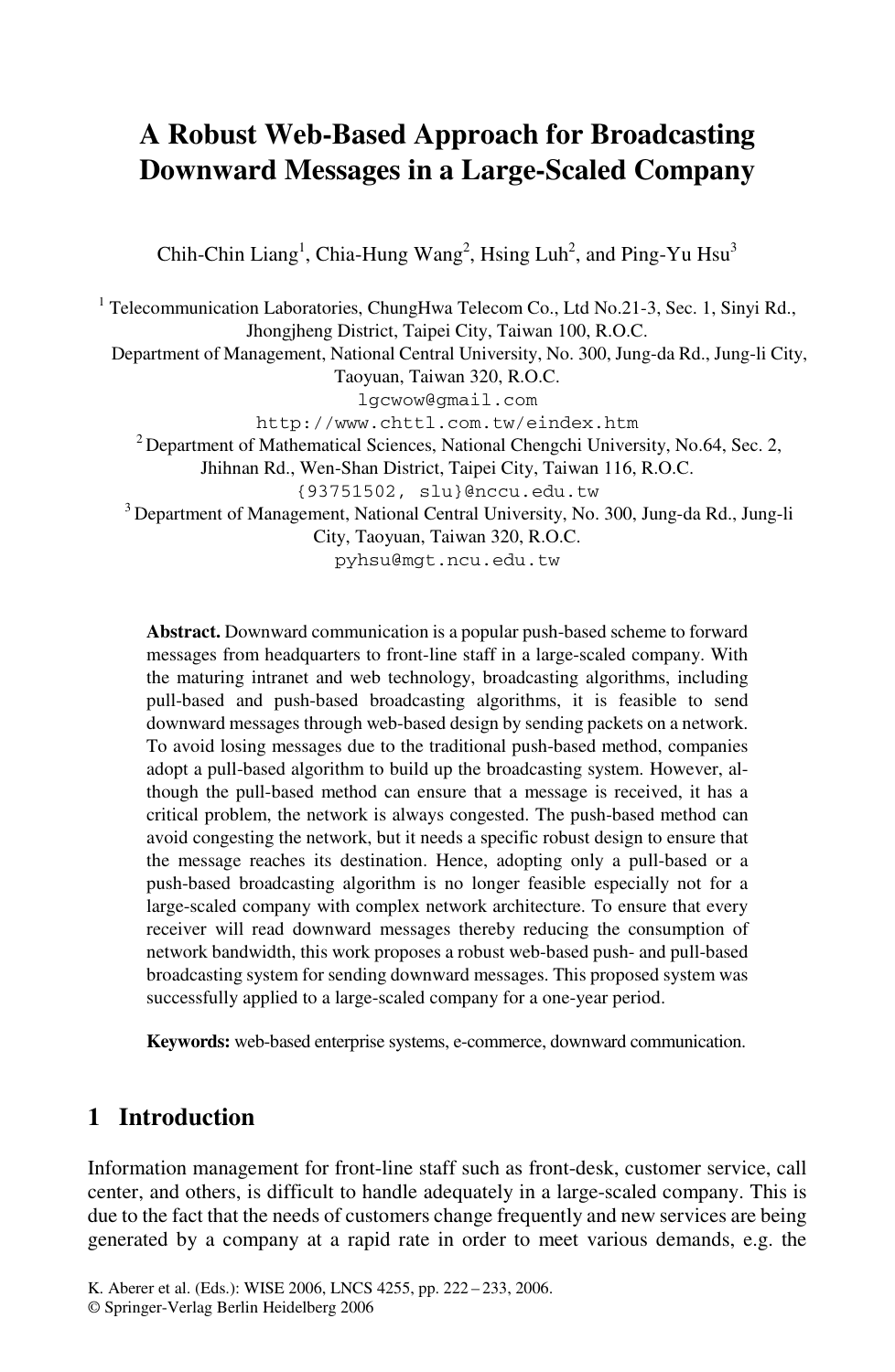promotion for a new product, discounts, etc. A decision maker must disseminate strategic downward messages to the front-line staff through a push-based approach in order to satisfy various demands [1]. Traditionally, the push-based approaches for sending downward messages included official documents, e-mails and telephone messages. However, these methods have defects, such as, messages cannot be ensure to be received, poor efficiency due to the multiple organizational hierarchies of a large-scaled company, and messages passing through too many intermediaries, resulting in misunderstandings [2]. Traditional push-based approaches for sending downward messages are not suitable in a large service-oriented company, because they cannot effectively send downward messages to each receiver.

A broadcasting algorithm used for sending unidirectional packets from senders to numerous receivers through a network is similar to that for sending downward messages. Hence, a company should be able to utilize a broadcasting algorithm to disseminate downward messages, although this has received little attention to-date.. Broadcasting algorithms can be classified into two categories: push-based broadcasting algorithms and pull-based broadcasting algorithms [3]. The push-based broadcasting algorithms are similar to the traditional push-based approaches: a sender actively disseminates a packet to receivers, but has the potential of losing the packet. Repeatedly retrieving a packet from a sender, a pull-based broadcasting algorithm can ensure a packet is retrieved, but it causes a congested network [3].

In recent years, adopting push- and pull-based broadcasting algorithm for sending packets has become a trend for designing a broadcasting system [4], [5], [6], [7]. The present study proposes a robust push- and pull-based broadcasting system (UBS, united broadcasting system) to send downward messages in a large-scaled company with a hierarchical organization. In addition, with the advances made in web-based technology, a front-end staff member can access a server not only through a personal computer but also through various other devices, since UBS is a web-based design [8]. The UBS uses servers as senders and client devices as receivers. Each server allows a client's device to retrieving retrieve messages through a pull-based design, and each message can be replicated among servers through a push-based design. To reduce network traffic for the pull-based design, the UBS client devices retrieve messages mainly from a server in the same local area network (LAN). In addition, to avoid losing messages, a robust push-based design is used to help replicate messages among servers.

To ensure the UBS design is applicable, starting in January 2005 we applied the UBS to the largest telecom company in Taiwan, ChungHwa Telecom (NYSE: CHT), This work simulates the model of UBS to understand the robustness and the efficiency of broadcasting messages to help CHT to decide the scalability of this broadcasting framework. Finally, CHT choose 40 servers as senders to serve more than 10 000 client devices successfully.

The rest of this paper is organized as follows. In Section 2 the broadcasting algorithms and the problems for a robust design to send downward messages are illustrated. In Section 3, the UBS design is described. In Section 4, the derived model of UBS is presented. In Section 5, the managers' utility is discussed. Finally, conclusions are drawn in Section 6.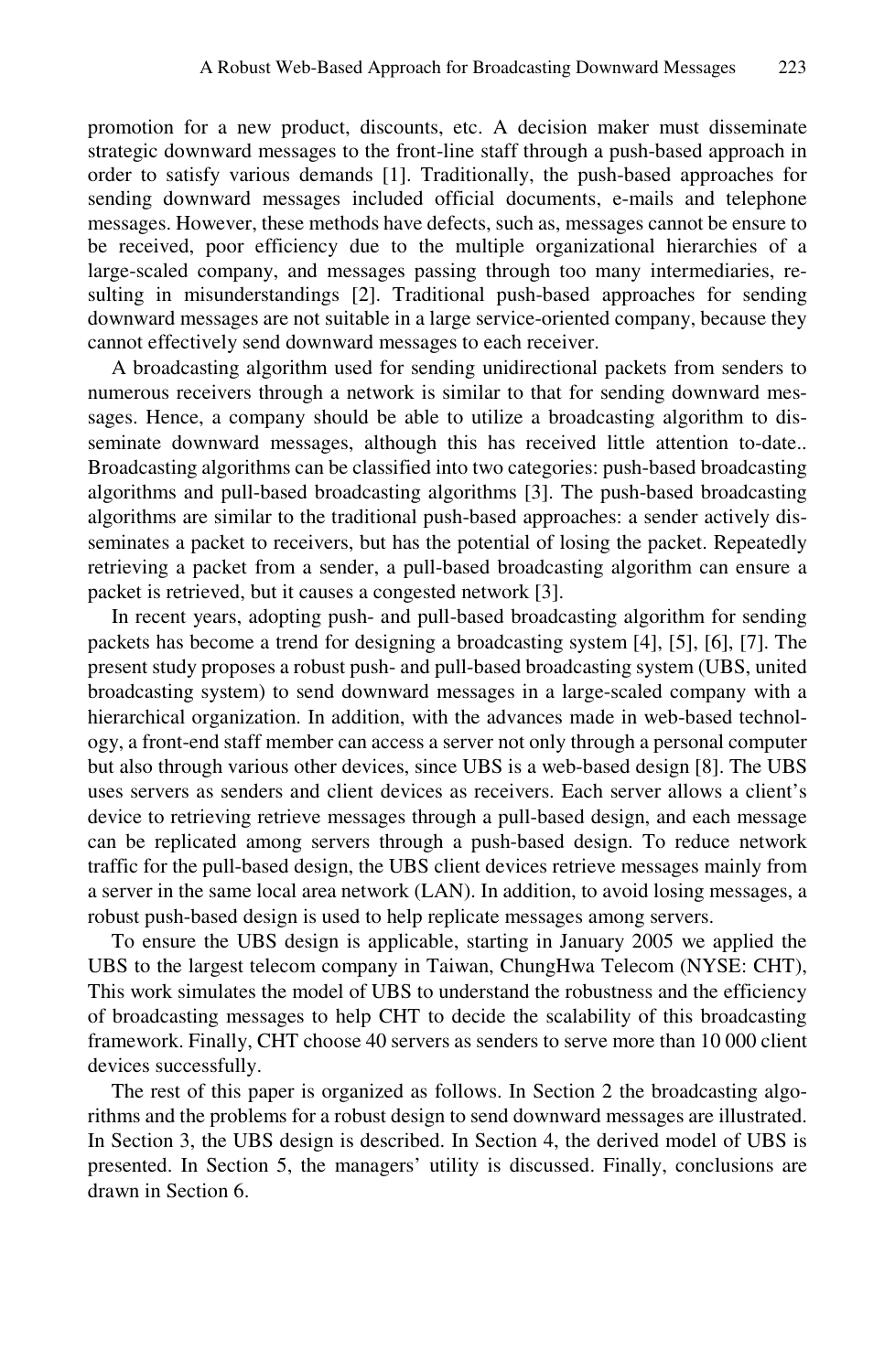# **2 Literature Review**

### **2.1 Broadcasting Algorithm**

Broadcasting algorithms can be classified as two methods: the push-based broadcasting algorithm and the pull-based broadcasting algorithm [3]. A push-based broadcasting algorithm is used for the scheduling principle of push-based systems. A sender actively sends items to receivers using scheduling principles. The pull-based broadcasting algorithm indicates that the receiver sends requests to a sender for retrieving items [7].

However, when adopting to send downward messages, it must be noted that each algorithm has its limitation. Adopting the push-based broadcasting algorithm to send downward messages through a network is more effective than traditional approaches and consumes little network resource. However, without a robust design, a push-based broadcasting method potentially has the same drawback as the traditional push-based approaches: the chance of losing messages. In addition, adopting the pull-based broadcasting algorithm can avoid losing messages through repeated request for retrieving messages. However, it places a heavy drain on the network resources [3]. In addition, the network environment of a large-scaled company is a complex internetwork connecting each LAN through a wide-area network (WAN) with restricted network bandwidth. All client devices in the same LAN are connected to each other with unrestricted network bandwidth [4]. Therefore, adopting only a pull-based design or a push-based design cannot fit the requirements of a large-scaled company [5]. Therefore, how to correctly combine the pull-based algorithm and the push-based algorithm becomes key to assist a company sending downward messages.

### **2.2 The Robust Design of Push-Based Approaches**

In the push-based design, all messages must reach a destination. Hence, precise timing and the correct order are the major concerns for broadcasting downward messages, in addition to receiving the correct text of each message [6].

Existing robust push-based broadcasting systems typically utilize three techniques: token-passing approach, discrete acknowledgement approach, and, two-phase approach [10]. The above robust mechanisms can be divided into two kinds of design: adding information to the messages being sent to verify their accuracy and status, e.g. the list of visited stations, and utilizing the signal, and an acknowledgement, to let senders and receivers decide the next action [6].

These robust approaches are focused on ensuring that a destination can receive the completed messages. However, the goals of downward communication are that each active receiver must be able to successfully receive every downward message efficiently, and it must be feasible for the hierarchical network architecture of a large-scale company. Hence, an adjusted robust design is needed.

# **3 The Design of the UBS**

The UBS is designed as a hierarchical architecture, where a sender connects its parent sender and its child senders through WAN. A receiver mainly connects a sender within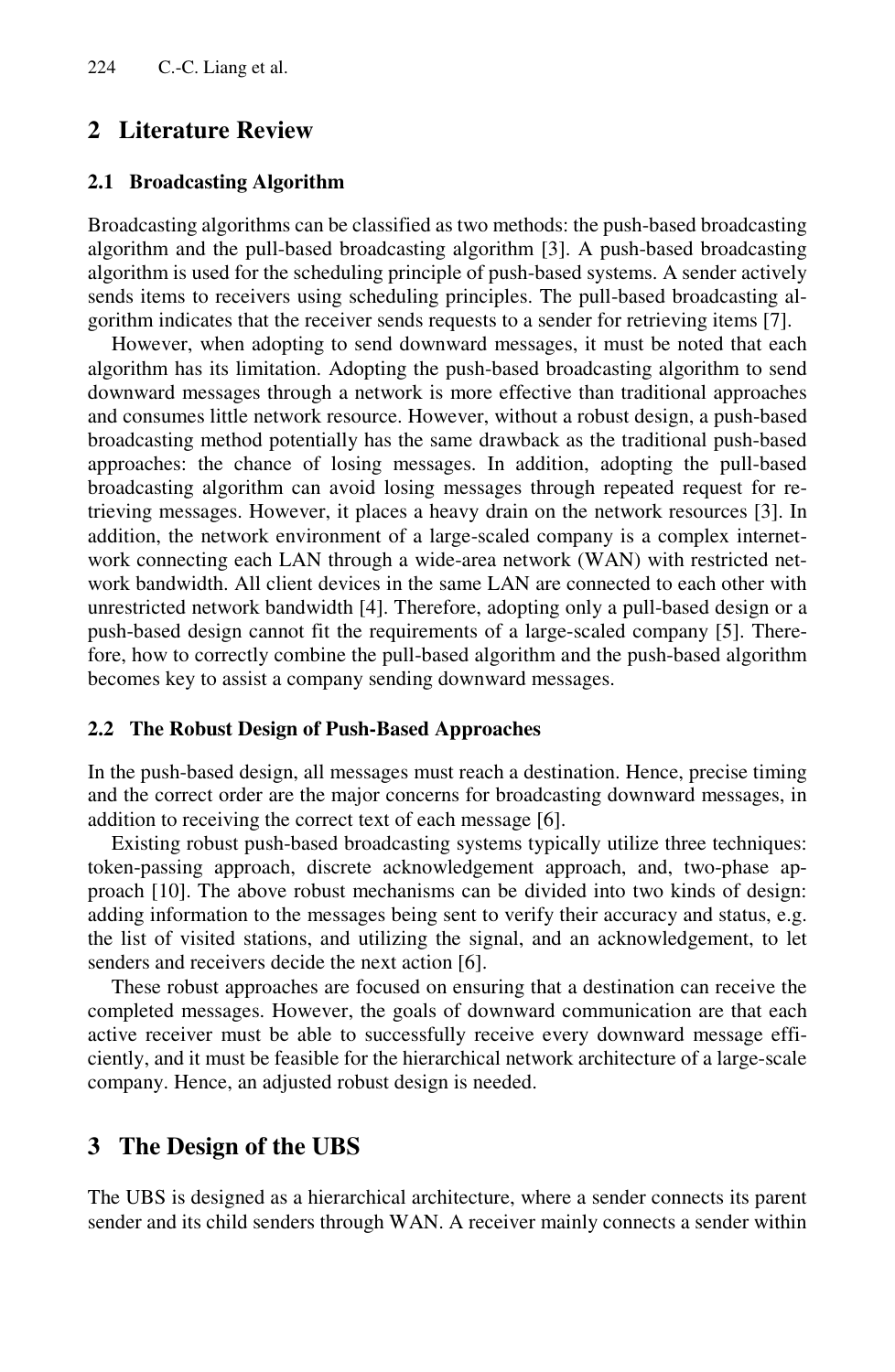the LAN. Fig. 1 shows the architecture of the UBS. The chief sender (CS), the senders, and the receivers have a message storage in which each broadcast messages can be stored.

The design of the UBS makes the following assumptions: at least one sender is in operational mode, the clocks of all senders are synchronized, and a downward message is equally distributed throughout a balance tree in which the depth and the number of layers in each branch are the same. The operational mode indicates that a sender, the CS, or a client is functioning well, and that the message storage can be accessed successfully.



**Fig. 1.** The architecture of the UBS

To avoid the frequent transfer of messages between each sender through WAN, transmitting messages among senders using a robust push-based broadcasting design. Utilizing a pull-based broadcasting design to transfer messages between a sender and a receiver in the same LAN can reduce the consumption of network resources. In addition, the UBS utilizes the designs of robust push-based broadcasting mechanisms to ensure a message can be replicated among servers: hiding information in a downward message, and sending a specified signal or acknowledgement regarding the status of a downward message.

The data structure of a downward message with hidden information consists of the text, the timestamp, and the message length. The timestamp records the time point in a transaction maintained by the computer in fractions of a second, and is used for various synchronization goals. The message length is the number of characters of the text for verifying the accuracy of a received message.

Additionally, to ensure each child sender receives unread messages, a sender sends a signal to inform all its child senders about a new message that it is ready to send before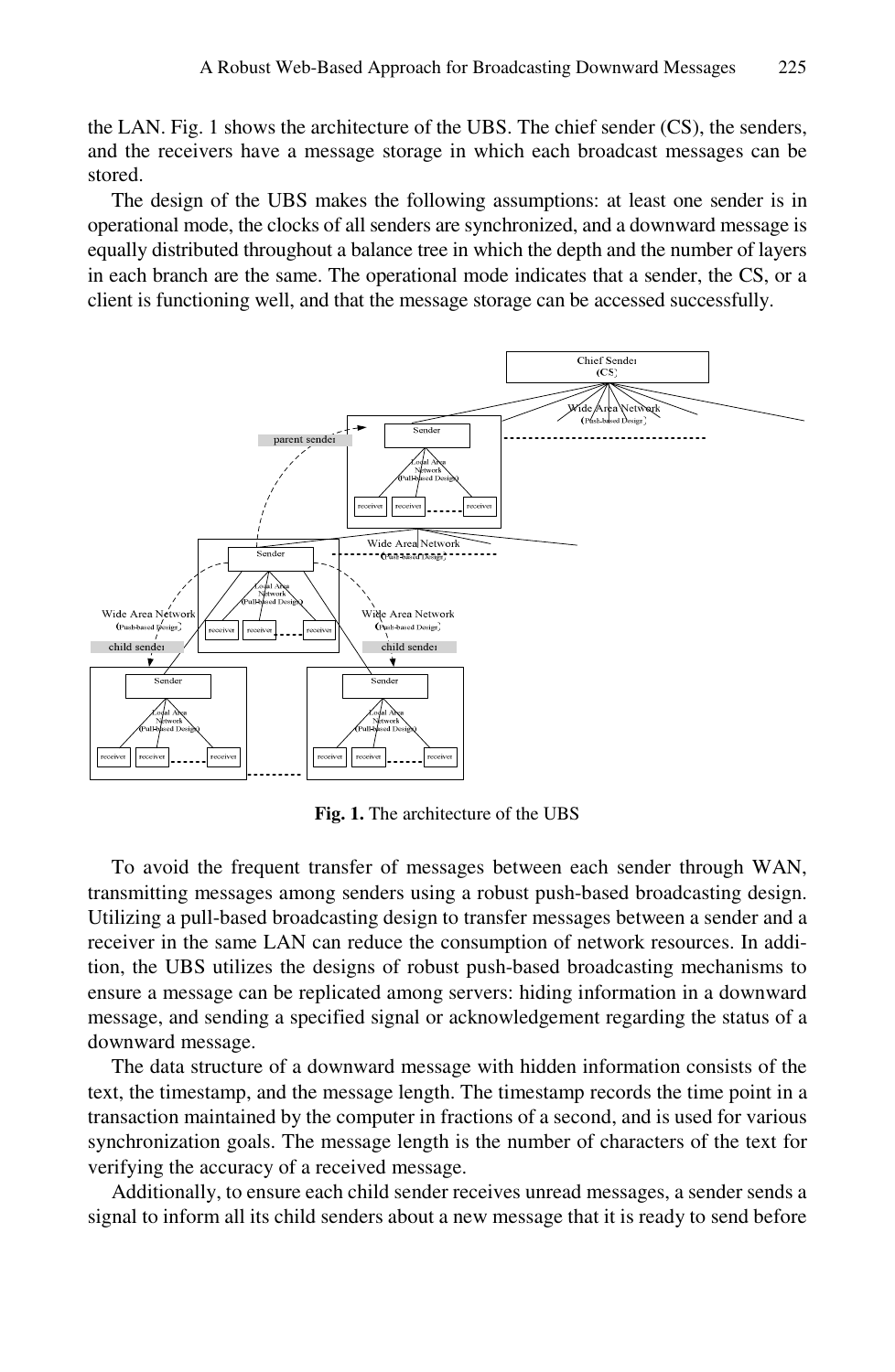it sends a message to its child senders. Hence, if a child sender receives a signal about a new message being sent, but receives no message within a certain time interval, then the sender sends a signal requesting that another sender sends the unread message to the sender. Moreover, if a sender is unable to send a new message to a child sender, the sender then sends a signal about the message it cannot send to the sender to the rest of the child senders. Therefore, the rest of the child senders can send the message to the child senders of the sender without the message.

### **3.1 General Procedure**

An operator writes a message and sends it to a sender A. Timestamp and message length are generated whenever the text of the message is written to the message storage of sender A. Next, sender A sends a signal asking to send the downward message to the CS and to all child senders of sender A. After the request is received, the CS and each child sender of sender A are locked in sequence. Then, sender A sends the downward message to the CS and to each of its child senders. Next, the downward message is recorded in the message storages of the CS and every child sender of sender A, based on the timestamp sequence. Next, the CS and all child senders of sender A broadcast the downward message until the CS and all senders in operational mode receive the complete message. The process of broadcasting a downward message is similar to the above steps when a broadcast operator writes a message and sends it directly to the CS.

Each receiver frequently sends a request for a new downward message to the sender in the same LAN, and retrieves the unread downward message from the sender within the same LAN. To compare the most recent timestamp of the stored downward message of a receiver and the timestamp of the new downward message, the new downward message is stored in the message storage of a receiver in timestamp sequence and displays the message text to a front-line staff member.

### **3.2 Recovery Procedure**

Potential process and communication failures are as follows: crash [12], general omission [12], and timing failure [13], [14]. However, since the robust design of UBS assumes synchronized time, timing failure is not discussed in this paper. In addition, all handling phases of computer errors are classified as follows: error detection; damage assessment; error recovery; and, fault treatment and continuing service [15].

In the error detection phase, a sender and a receiver have two possible error situations: crash and general omission. In the damage assessment phase, a crash indicates that a sender or a receiver is not working properly and transmits no message. Additionally, if a sender general omission is detected, all child senders of the sender will incorrectly receive a downward message. A receiver retrieves the incomplete downward message from a sender when a general omission occurs.

In the error recovery phase, to run an error recovery, a sender or a receiver adopts the forward recovery for a crash and general omission. The sender reserves its current status and cancels the request for retrieval messages from receivers until the error situation is eliminated. When the sender recovers from a crash, it sends a signal of request consisting of a timestamp and an IP address to the parent sender. Unread downward messages are sent to the recovered sender after the parent sender compares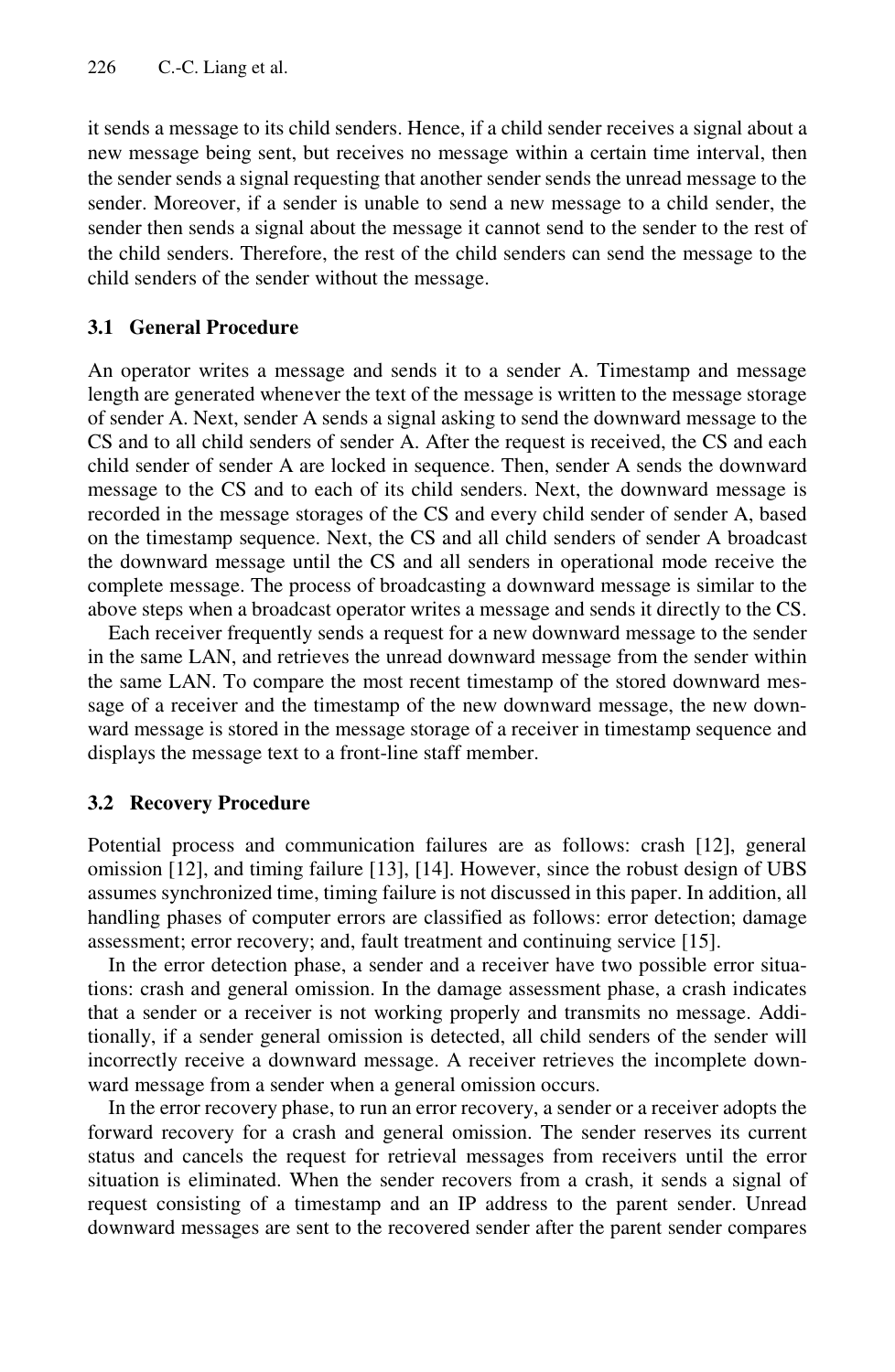the received timestamp with the latest timestamp for the stored downward message in its message storage. When a general omission occurs, storing an uncompleted downward message in the message storage is deemed incorrect. Furthermore, no receiver in the same LAN as the sender in which the general omission occurred can retrieve downward messages from the sender. Finally, to ensure that unread downward messages can be received, the recovered sender sends a request to its parent sender to ensure that the parent sender resends the unread downward messages. Additionally, in the error recovery phase, the receiver retains its status and retrieves new downward messages when it recovers from a crash. To recover from a general omission, the receiver retrieves the downward message again since the received message is incomplete.

In the fault-treatment and continuing service phase, when a sender crashes, the downward message cannot be stored in the message storage within a certain time interval. A sender resends the lost downward message whenever the crashed parent sender recovers. However, the broadcast service must continue even when a crash occurs. A parent sender sends a signal to ask that a new downward message be inserted into its child senders, before sending the new message. For example, sending no downward message to sender A, the parent sender of sender A instead sends the downward message to the other child senders. Moreover, the notice, "sender A has malfunctioned" is also sent to the rest of the child senders. Hence, the rest of the child senders are in charge of broadcasting the downward message to all child senders of sender A. In addition, if a sender cannot send the new inserted message to the CS, the sender sends the message to the senders on the second layer and continues the broadcasting service. Whenever the CS recovers, it compares the stored messages with the senders on the second layer and requests the resending of the unread messages to the CS.

However, a sender may crash before the downward message is completely sent to its child senders. That is, not all child senders may receive the downward message. A robust solution to this problem is as follows: whenever the downward message is stored in the message storage of a sender, the signal, "the new downward message is broadcasted," is broadcasted to all child senders. Within a certain time interval, each child sender of the sender in which the downward message is not received then sends a request to the sender to resend the downward message. If a child sender of the crash sender still does not receive the downward message within the certain time interval, it sends a request to another sender, until the downward message has been successfully received. At least one sender is then in operational mode, and the child senders of the crashed sender can find at least one sender to send the downward message. Hence, the procedure of broadcasting downward messages continues to work properly.

Moreover, when a general omission occurs, the downward message cannot be stored in the message storage of a sender. The sender then sends a request for the downward message to be resent to its parent sender. In addition, if a sender then still does not receive a downward message from its parent sender, then the sender sends the request to other senders to retrieve the downward message.

The robust design of the UBS can also deal with mixed errors, crashes and general omissions. If the parent sender crashes, it will produce a general omission. If the parent sender is first omitted and then crashes, then the incomplete downward message is not stored in the message storage of the parent sender. Hence, the child senders will not receive an incomplete downward message. If a child sender crashes, then it cannot generate a general omission. If a child sender is first omitted and then crashes, the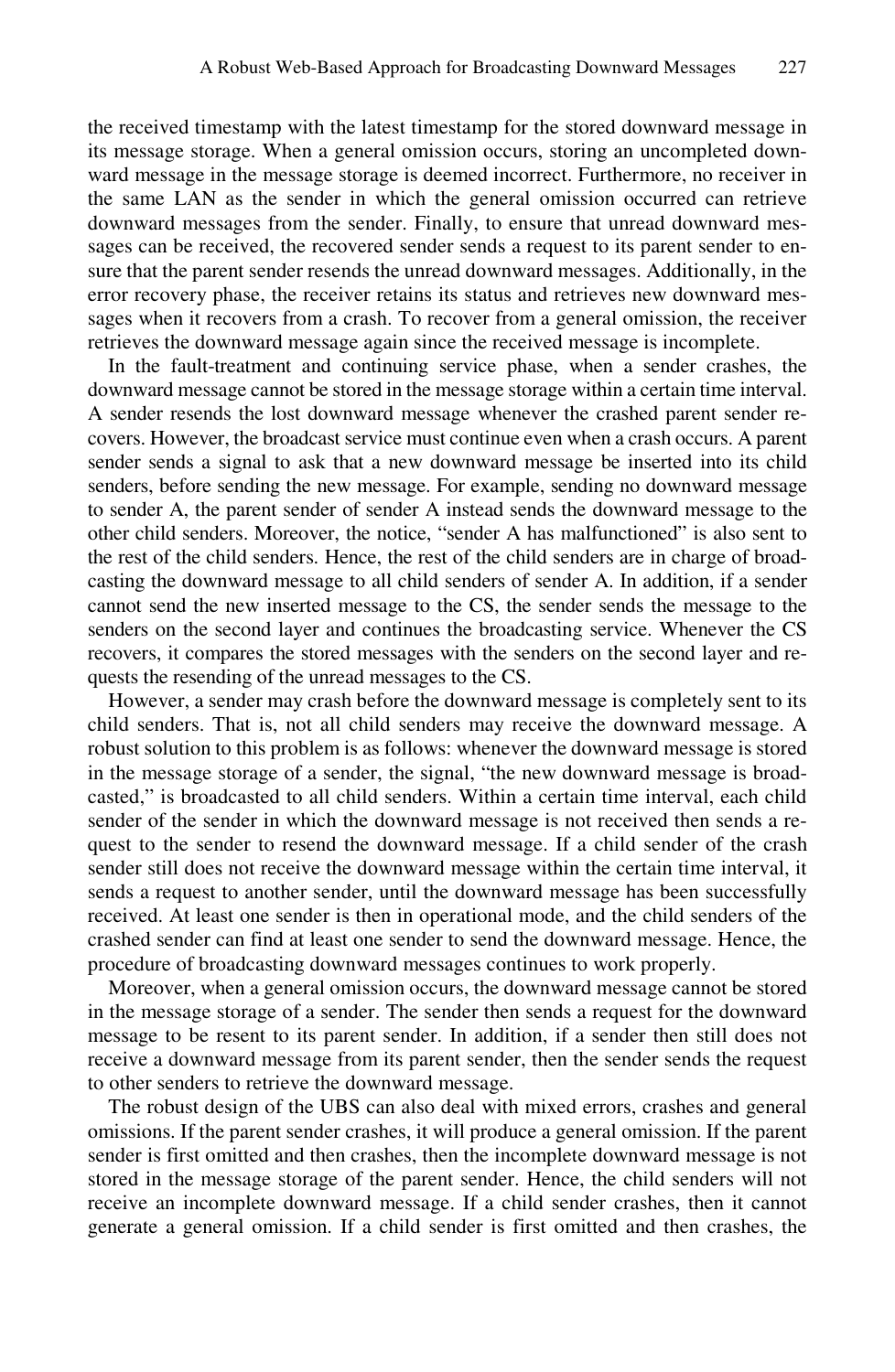incomplete downward message is not stored in its message storage. Hence, no incomplete downward message is delivered to any sender. However, if a sender receives a new downward message that is incorrect and the parent sender crashes before the request to resend the downward message is received, then this robust design can accommodate the scenario. For example, a sender sends a request to send a downward message to another sender. It waits for a certain time interval and receives no downward message. If a sender has already sent the request to send downward message to its parent sender, then the parent sender crashes immediately before a new downward message is sent, the sender then sends a request to send a downward message to another sender after waiting for a specific time interval and receiving no downward message.

In the fault-tolerant and continuing service phase, a receiver retrieves no new message until it recovers from the crash. Whenever a receiver is in operational mode and cannot find a parent sender to connect to, it will try to connect to one of the grand senders instead.

In summary, this design is robust and efficient since a receiver can correctly receive messages and the push- and pull-based broadcasting technology in this design can work with acceptable bandwidth consumption.

### **4 A Push- and Pull-Based Model**

In this section, the steady state probability will be studied to learn the mean waiting time and the probability of no server in operational mode. Additionally, adopting extra servers, the senders, can improve the performance of sending downward messages but the cost is arising. Hence, deciding the proper number of servers under budget constraint is a major problem of the broadcasting system. The time interval of sending each message is a random variable. That is, the arrival time is a random variable. In this system, clients, the receivers, ask to retrieve messages from a server repeatedly and the period of a message retrieved by every client is assumed continuity.

### **4.1 Problem Formulation**

Clients can retrieve new downward messages one by one. The broadcasting process is finished after the last client gets the message. For example, 10,000 clients try to get a downward message means 10,000 jobs arrive this queueing system and wait for service. Assuming the arrival stream has *k* jobs, *k* client computers, the actual number of jobs in an arriving module is *k.* 

There are *s* machines (servers) in the system to send downward messages, and they have i.i.d. exponential lifetimes. Let  $1/\alpha$  be the mean time to the failure, include crash and general omission, of a machine. When a machine fails, it needs mean repair time  $1/\beta$ .

We assume that both inter arrival and service times follow exponential distribution with means  $\lambda^{-1}$  and  $\mu^{-1}$  respectively. A state of system is denoted by  $(n,i)$ , where *n* is the number of jobs in the service or in the waiting room,  $n \ge 0$ , and *i* is the number of servers in operational mode in the system,  $0 \le i \le s$ . The stationary probability is denoted by  $\pi$  as

$$
\pi = (\pi_0, \pi_1, \pi_2, \dots),
$$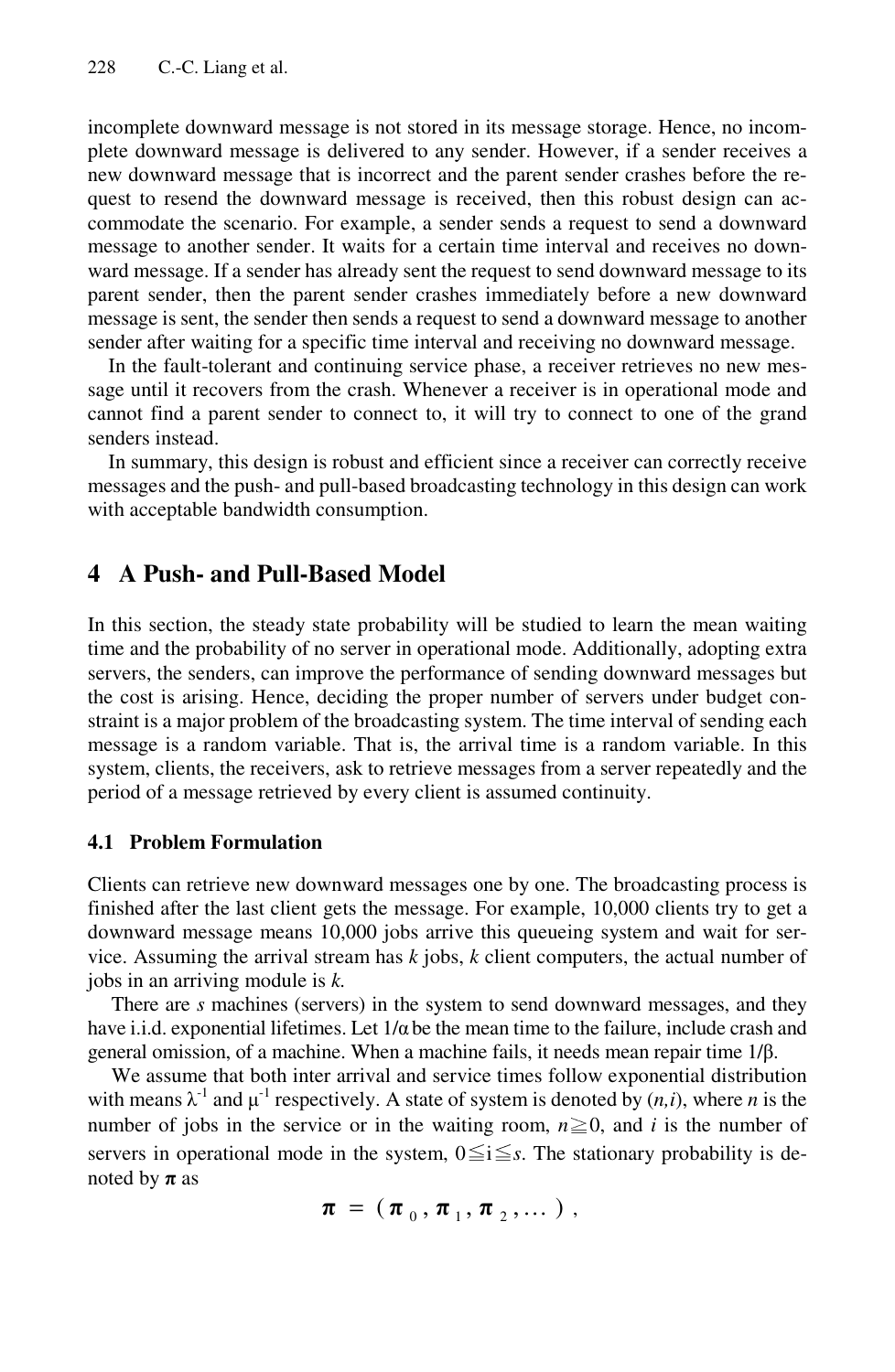where  $\pi_n$  is a ( $s+1$ )-dimensional row vector of stationary probability when there are *n* jobs in the system. For this system, a steady state will exist if the utilization factor  $\rho$ < 1. It is clear that the queueing problem is still Markovian in the sense that future behavior is a function only for present not for the past. Let  $W(s)$  be the mean waiting time in the system given *s* servers initially. We want to find the steady-state probability,  $P_n$ , when *n* jobs in the system.This work arranges the states (*n, i*) in lexicographic order and partition of the state space according to the number of customers, *n*, i.e.

$$
S_n = \{(n,i) \mid 0 \le i \le s\}, n = 0,1,2,...
$$

In this model, we have the transition rate matrix  $Q$  which is of the block form. For the state balance equations  $\pi Q = 0$  and the normalization condition  $\pi 1 = 1$ , we can compute  $\pi_n$ ,  $n = 0,1,...$  Then we have the steady state probability

$$
P_n = \boldsymbol{\pi}_n \cdot \mathbf{1} \tag{1}
$$

and the limiting probability that there are *i* servers in operational mode

$$
P((i-1) \text{ servers in operational mode}) = \left(\sum_{n=0}^{\infty} \pi_n\right) \cdot e_i,
$$
 (2)

for  $i=1,...,s+1$ , where  $e_i$  is a  $(s+1)$ -dimensional column vector with one at the *i*-th component and zero elsewhere. In specific, we have the limiting probability that there is no server in operational mode in the system,

$$
P(\text{no server in operational mode}) = \left(\sum_{n=0}^{\infty} \pi_n\right) \cdot e_1,\tag{3}
$$

and this probability is small enough to ignore for  $\alpha \ll \beta$ . From equation (1), we can compute the mean number of jobs in the system,

$$
L = \sum_{n=0}^{\infty} n P_n.
$$
 (4)

By using the Little's formula, we also have mean waiting time

$$
W(s) = \frac{L}{\lambda}.
$$
 (5)

With mean waiting time *W*, our objective is to determine the increase in investment of service for a corresponding decrease in system delay.

#### **4.2 Queueing Design Problems**

This work considers a system with unknown number of servers *s*, where *s* belongs to the set of positive integers  $Z^+$ . Assuming a set-up cost  $M$  is for each server. Suppose the company has the limited budget *B* for adding servers. Our objective is to determine the optimal value of *s* under the budget constraint. If there are *s* servers in the system, then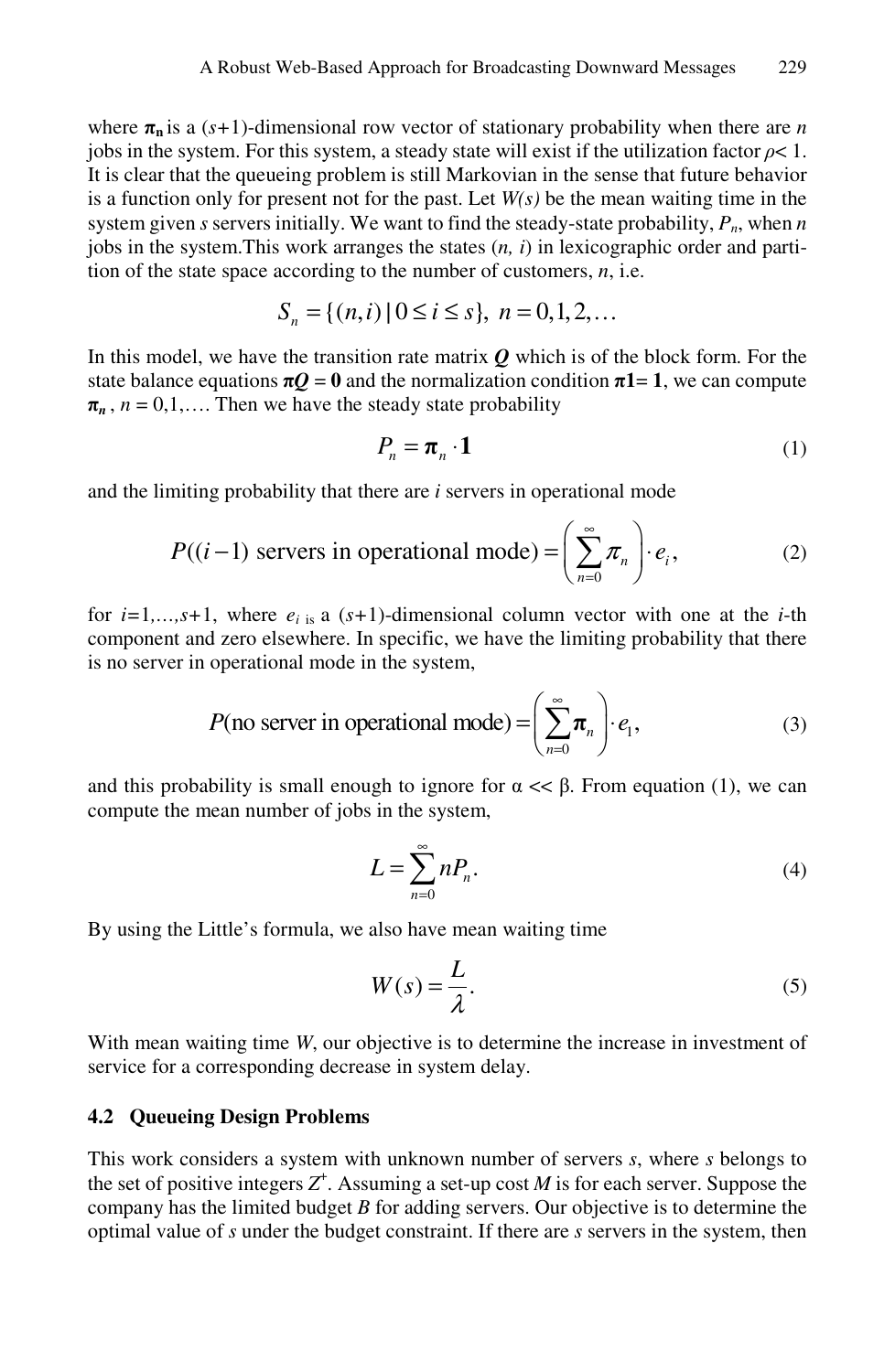*k* jobs are shared by servers. This work assumes *k* jobs are divided equally by *s* servers for simplicity, From equation (5), we have the average waiting time in the system *W*(*s*).

Using  $U(W(s))$  to denote the manager's utility function for expected waiting time *W*(*s*). The expected waiting time *W*(*s*) will decrease when the number of servers *s* increases. Assume the manager's utility  $U(W(s))$  increases as decreasing  $W(s)$ . The objective is to maximize the objective function  $f(s)$  with respect to  $s$ , where

$$
f(s) = U(W(s)) - M \cdot s. \tag{6}
$$

We assume *f(s)* is unimodal of *s* on [*0,B/M*].This work uses this representation to describe the manager's choice. The manager will choose so as to maximize his or her utility function on the feasible set. The problem of maximizing a given function on a given set is a mathematical problem. This gives rise to the following optimization problem

$$
\max f(s) = U(W(s)) - M \cdot s
$$
  
st.  $M \cdot s \le B$   
 $W(s) \le D$   
 $s \in Z^{+}$  (7)

where *D* is the delay constraint. If  $s^*$  is the optimal number of servers under the budget constraint, then the basic geometric properties of this objective function *f(s)* are that it is increasing as  $0 < s < s^*$  and it becomes decreasing as  $s \geq s^*+1$ .

The efficiency of the computations relies not only on the implicit enumeration scheme but also on the efficiency of calculations of the probabilities. Due to the complexity of the probabilities and the requirement of integer values for the decision variables, a search technique such as implicit enumeration is usually required. A set of decision variables must first be specified, and then the constraints and objective function are evaluated. This optimization problem gives rise to a trade-off of better customer service versus the expense of providing more service capability.

### **5 Results**

#### **5.1 Implementation**

The best way to prove that this design is applicable is by successfully applying it to a large-scaled company. The largest service-oriented company in Taiwan, ChungHwa Telecom Company, CHT, has more than 10,000 front-line staff members spread out over Taiwan. As of 2003, CHT had built up a pull-based broadcasting system where one server connects to 10,000 client devices. However, this had two drawbacks: a congested network and the ability to send only one downward message at once.

Finally, CHT decided to adopt a self-developed web-based broadcasting system to replace the original design. The present study proposes a novel design with push- and pull-based broadcasting algorithms. To study the acceptable number of servers for CHT, this work simulates the model proposed in section 4 for a period of one year in order to determine the average waiting time for broadcasting messages. The following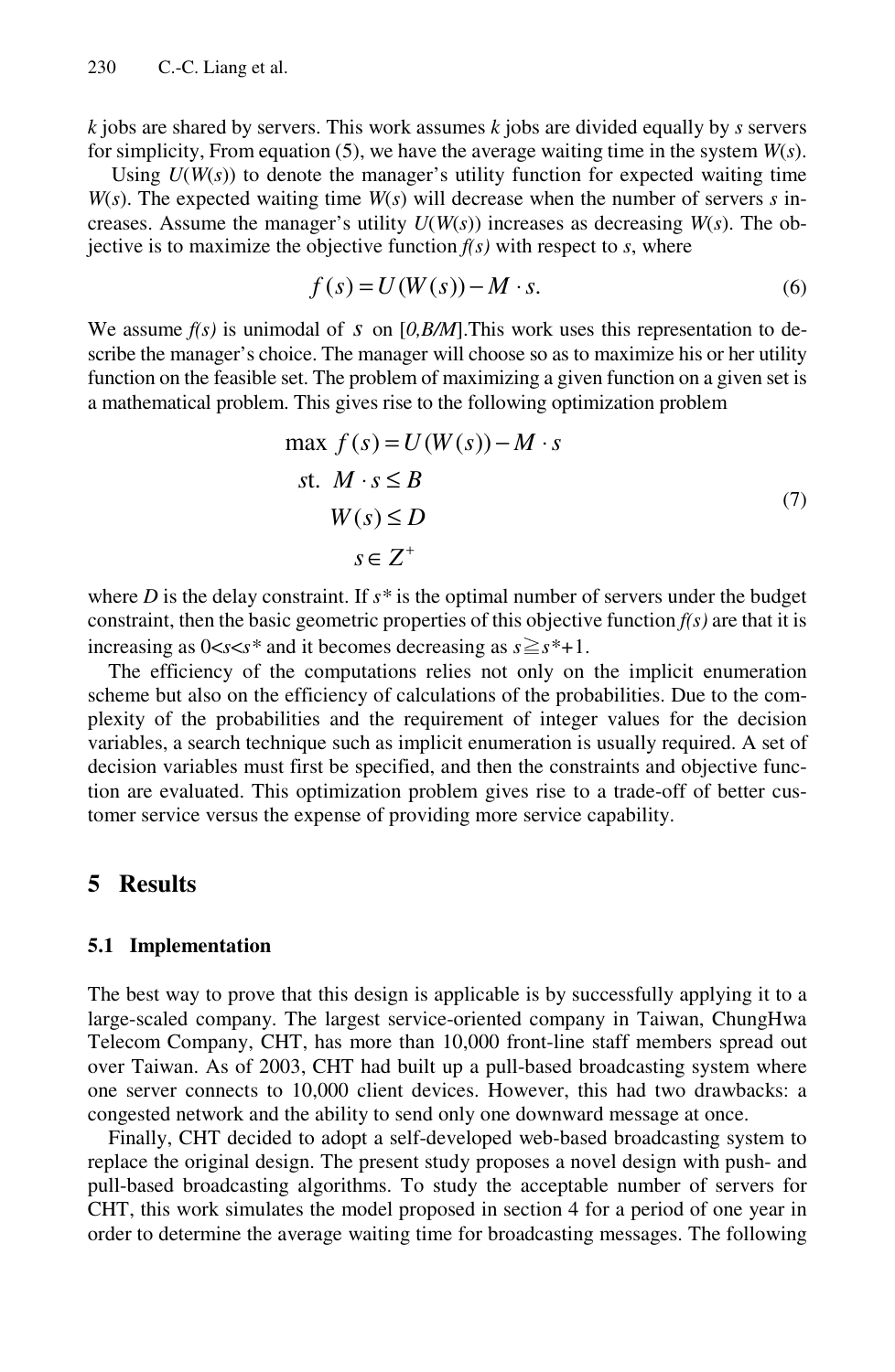set of parameters is derived from the experience of the original design of CHT. The mean time of sending one message from a server to a destination is 0.0082 second, 217.4 downward messages need to be broadcast each day, the mean time between machine failure is  $1/\alpha = 1,094.4$  hours, and the average repair time for each malfunction is  $1/\beta$ = 6.4 hours. That is, the probability of no server being in operational mode, equation (3), is small enough that it can be ignored, since  $\alpha < \beta$ . Moreover, the working time of the system is 24 hours a day, seven working days a week, and 52 weeks a year. To fit the organizational hierarchy, this work assumes that one server is set up at each center and at headquarters. The organization hierarchy of CHT has five layers, the first layer is the headquarters, the second layer has three regional administrative centers, the third layer has 36 regional centers, the fourth layer has 144 service centers, and the fifth layer has 10,000 front-end staff members. The present study simulates the model from two layers (the first layer and the fifth layer, making for one server for 10,000 clients) to five layers (including the servers from all five layers, resulting in 184 servers for10,000 clients) for a period of one year.

CHT's budget for this project was \$1,100,000 US dollars. Experience tells us that the cost for installing an extra server is \$5,882 US dollars per server and the cost of setting up the network environment for operating the UBS is \$8,825 US dollars. This work proposes a simple survey to learn the users' utility. It presents four sets of simulated results and investment cost, from one server to 184 servers, to 184 executive managers for all of the units of CHT. In the present study, the managers are given 10 points each and they are asked to assign these 10 points among the users' utility. Table 1 shows the simulated average waiting time, real investment cost, and evaluated users' utility score.

| Number of servers                          | The average waiting<br>time to broadcast a<br>message<br>(seconds) | <b>Investing cost</b><br>(US dollars) | <b>Users' Utility</b> |
|--------------------------------------------|--------------------------------------------------------------------|---------------------------------------|-----------------------|
| 2-tier architecture with<br>1 server and   | 85.23                                                              | \$14.707                              | 1.31                  |
| 10 000 clients<br>3-tier architecture with |                                                                    |                                       |                       |
| 4 servers and 10,000                       | 35.34                                                              | \$32,353                              | 2.69                  |
| clients<br>4-tier architecture with        |                                                                    |                                       |                       |
| 40 servers and<br>10 000 clients           | 16.79                                                              | \$244,105                             | 4.44                  |
| 5-tier architecture with                   |                                                                    |                                       |                       |
| <b>184 servers and 10 000</b><br>clients   | 11.90                                                              | \$1,091,113                           | 1.56                  |

Table 1. The table of average waiting time, investment cost and users' utility

As the described by the above results, CHT decided to set up a four-tier broadcasting system with 40 servers and 10,000 client devices allocated based on the organizational hierarchy. Finally, the UBS successfully helped CHT send downward messages to front-line staff members for the "2005 Spring Multi-media Computer Exposition." The salespersons of CHT used different types of equipment to retrieve messages through the web-based application [17].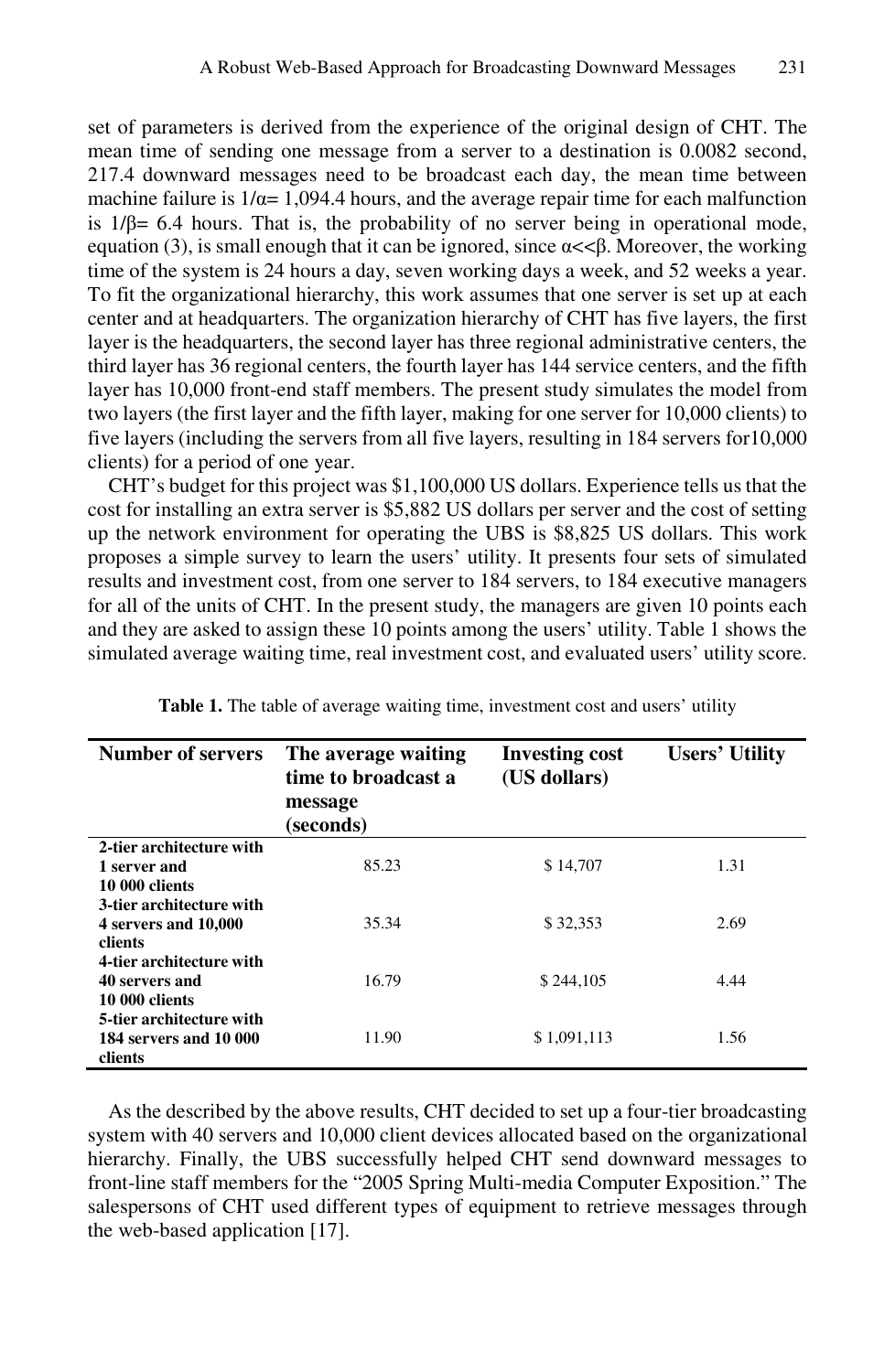# **6 Conclusion and Remarks**

Downward communication is an important way to send strategic messages to front-line staff members. However, to do this in an efficient manner is rather difficult to do, especially for a large-scaled company.

Although network technology can be utilized for broadcasting downward messages, simply using pull-based or push-based broadcasting algorithms is not adequate for a complex internetwork. A large-scaled company adopts a pull-based broadcasting algorithm to send downward messages to numerous client devices through one server only. However, the accompanying problems are a congested network traffic and an inefficient broadcasting mechanism.

This work proposed UBS, a robust web-based push- and pull-based broadcasting system. The largest telecom company in Taiwan, CHT, decided to utilize UBS as the broadcasting system and they adopted a four-layer architecture consisting of 40 servers serving over 10,000 client devices into 40 groups since January 2005.

However, it should be noted that our design has one issue that needs to be solved and requires further discussion. That is, if a new message is successfully sent to a sender, and if that sender then crashes immediately before the signal of "new message received" can be broadcast to its child senders, then that causes the problem that the new message can not be broadcast to the child senders. Because child senders are unable to be notified that a new message is coming, they also can not send any request to other senders to send the message again. Fortunately, the above situation has never happened since the system was implemented. The possible reason for this may be that the time interval is extremely short between the message being received completely to the signal being sent out to every child sender.

**Acknowledgement.** This study is supported by National Science Council, Taiwan, Republic of China, through the Project No. NSC 95-2416-H-008-028.

### **References**

- 1. Agrawal, M., Rao, H. R., Sanders, G. L.: Impact of Mobile Computing Terminals in Police Work**.** J Organ Comput El Commer, 13(2003) 73-89.
- 2. Greenberg , J., Baron, R. A.: Behavior in Organizations, Allyn and Bacon Inc, MA (1993).
- 3. Défago, X., Schiper, A., and Urbán, P.: Total Order Broadcast and Multicast Algorithms; Taxonomy and Survey. ACM Comput Surv, 36 (2004) 372-421.
- 4. Herrería-Alonso, S., Suárez-González, A., Fernández-Veiga, M., Rubio, R. F. R., López-García, C.: Improving aggregate flow control in differentiated services networks. Comput Net, 44 (2004) 499-512.
- 5. Wang, W. M., Liang, C. C., Lu, H. Z., Chow, W. S., Chang, K. Y.: Research of Testing Process: The Case of TOPS-System Delivery Process. TL Tech J, 34(2004) 7-34.
- 6. Saxena, N., Pinotti, C. M., Das, S. K.: A Probabilistic Push-Pull Hybrid Scheduling Algorithm for Asymmetric Wireless Environment. IEEE conference GLOBALCOM (2004) 5-9.
- 7. Bhide, M., Deolasee, P., Katkar, A., Panchbudhe, A., Ramamritham, K., and Shenoy, P.: Adaptive Push-Pull: Disseminating Dynamic Web Data. IEEE Trans Comput 51 (2002) 652-668.